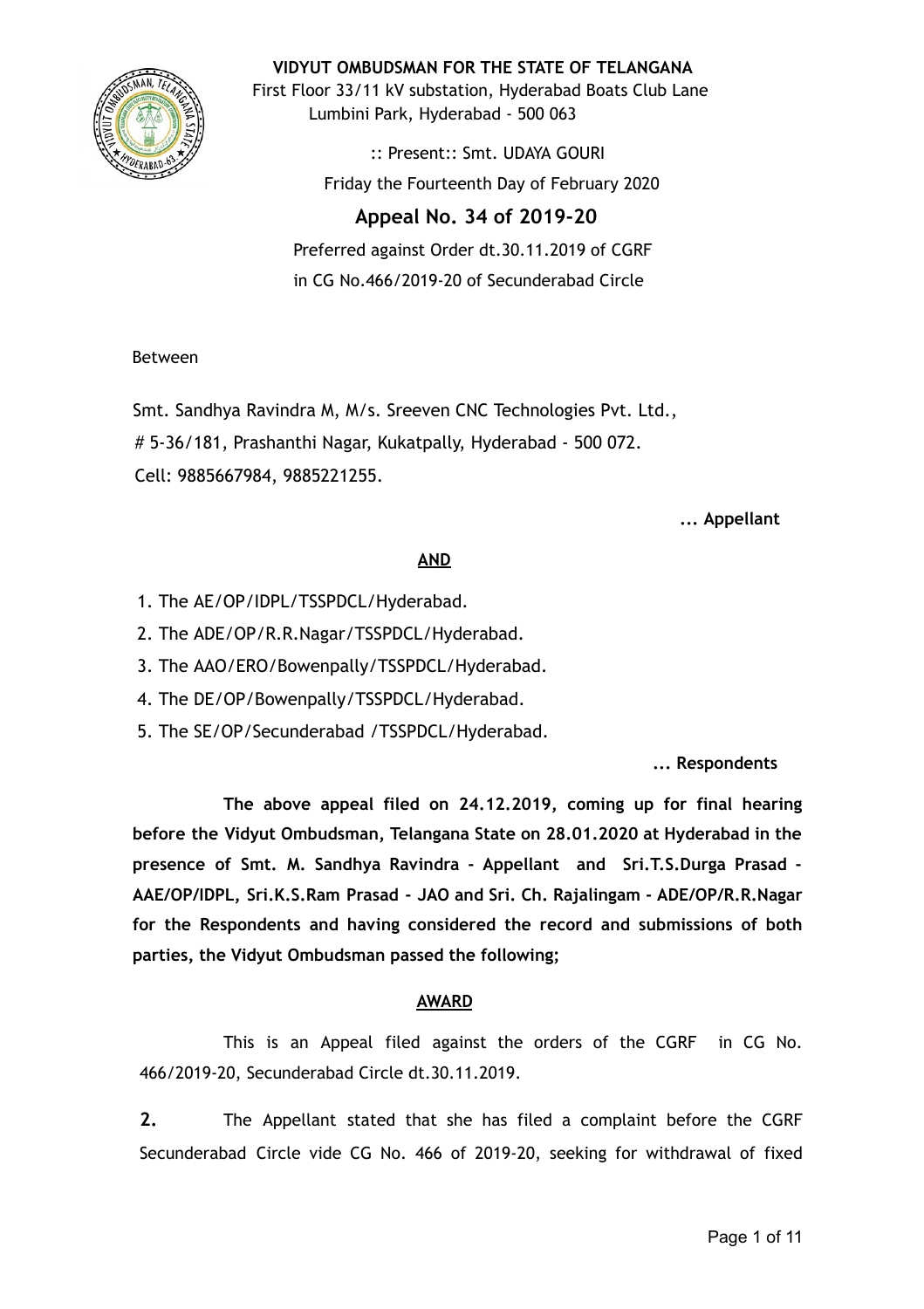charges issued by the Respondents to an extent of Rs 62,373/- demanded under the notice dt.24.09.2019 for the service connection bearing SC No. S600 2391 of Category IIIA which was standing in the name of the earlier owner namely M/s. SVJI Industries and that they have purchased the said property on 05.09.2019 and the learned CGRF allowed the said complaint partially in her favour directing the Respondents to collect the fixed charges on the additional load of 34 HP only for three years prior to 21.09.2019 and not from 31.03.2016 and also directed the Appellant to pay the fixed charges on the difference of load for three years prior to 21.09.2019 within a reasonable time to avoid disconnection. As such aggrieved by the said order the present Appeal is filed.

**3.** The Appellant in support of her contentions stated in the Appeal that we are a small MSME, Lady entrepreneur company by name M/s. Sreeven CNC Technologies (P) Ltd.

We purchased this property on 05.09.2018, at that time our old owner gave us total property ownership and also mutation certificate from the Municipal office. We were able to change all single phase connections names and ownership on our name, but we are unable to change only this connection as this connection was given in the year 2003. The owner is not in Hyderabad,we are able to find him but he is not responding for support to change the name of the connection. We have visited the concerned office of TSSPDCL but could not succeed in changing the name of this service connection.

In the meantime on 26.09.2019 we received a notice from TSSPDCL and there is not a proper notice attached, just 31.03.2016 notice. In that they are saying "Inspected on dt.28.03.2016, load utilisation is more and they attached small slip pay Rs 62,373/-. There is no description of how much we are utilizing, why they are putting us penalty nothing as mentioned. We checked our self before taking decision of purchasing this property, old owner paid Rs 27,000/- on 04.05.2018 PR No.1612621791 and again Rs 20,600/- on 25.05.2018 PR No. 1612625612 total that month itself paid Rs 47,600/- after that there is no intimation nor any information about using more loads in our company, you can also personally visit and take your opinion.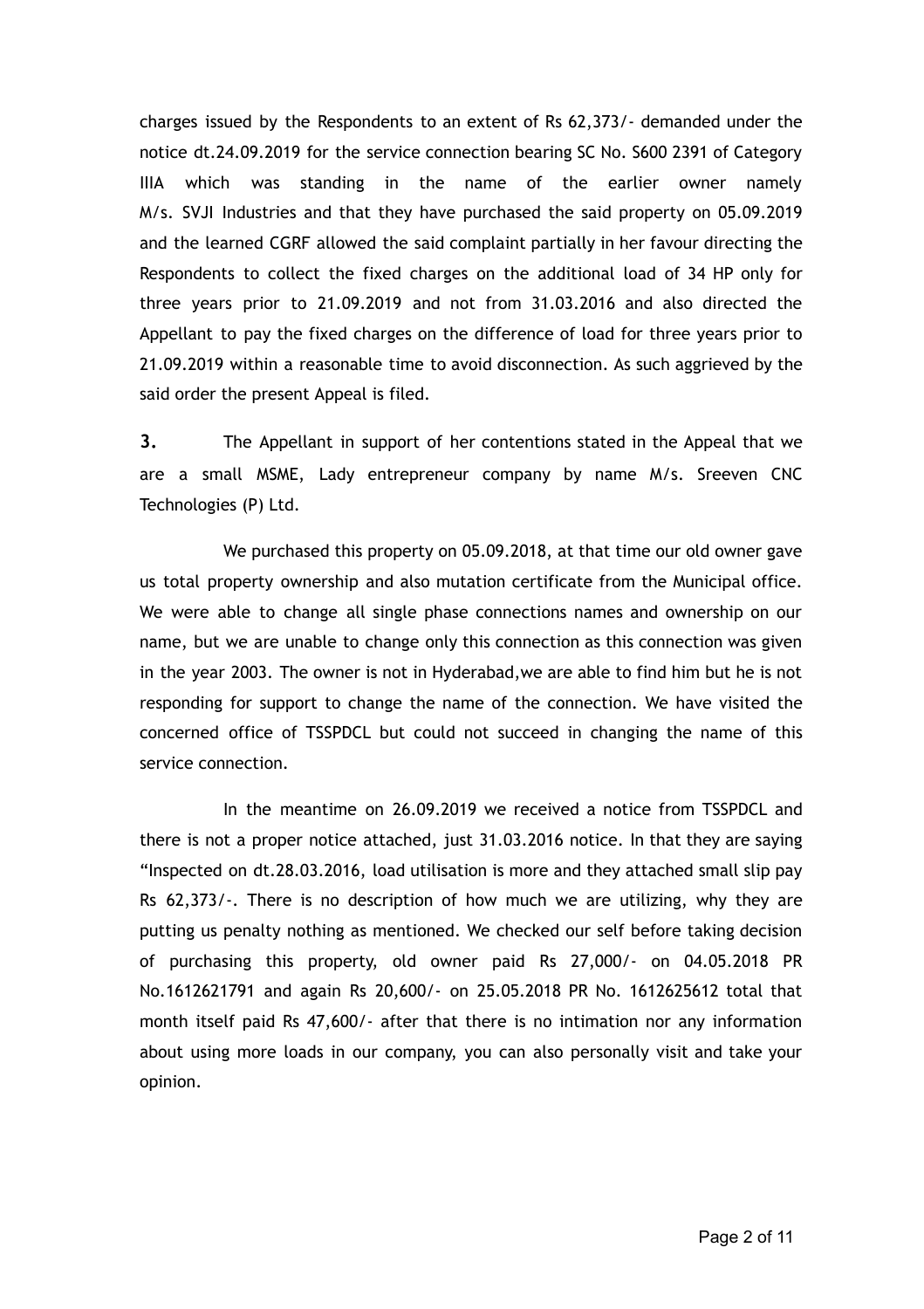On 29.09.2019 at 16.30 Hrs, 4 employees of TSSPDCL came and talked very rudely and talking with the lady manager was also very rough. They demanded the payment immediately otherwise they could cut the power connection.

We are requesting another load checking or asking them to come and inspect the load. As we know not much load we are utilising because our bill is coming nominal. Please look into our bill from the last 10 months (I.e our connection utilisation and payment record), they are not at all willing to listen to our request. They are demanding for payment, as you know we are not having good business as well as within two days this much amount paying is not easy. Please check the power connected load not at all crossed our border any time After we took over this premises.

Please do not penalise us without making mistakes inform the concerned authorities to take appropriate steps and action for professionally managing company people. For your information we are attaching these documents for your amicale proceedings:-

- 1. 31.03.2019 notice (which we are not received till date from one year)
- 2. Our power bills Feb,April and May'2019.
- 3. Our power bills June, July, Aug'2019.
- 4. Our power bills Sep,Oct, Nov and Dec'2019.
- 5. Our power bill payments one year statement..
- 6. De representation letter copy dt.29.09.2019
- 7. Emails sent to CMD, Director Operations
- 8. CGRF Forum Award

Unnecessarily authorities are coming and shouting in front of all our neighbours and employees. We are expecting your support for MSME sector people to develop our State as well as our country in manufacturing.. We are requesting to pursue this case immediately and give us an amicable solution for running this business. We need your support to run lady entrepreneurs business.

### **4. Reply of the Respondents**

The respondents through the Respondent No.2, ADE/OP/RR Nagar submitted their reply stating that an additional connected load of 34 KW over and above existing contracted load of 15 HP was detected on 28.03.2016 on the service and a notice for regularising the additional load was issued with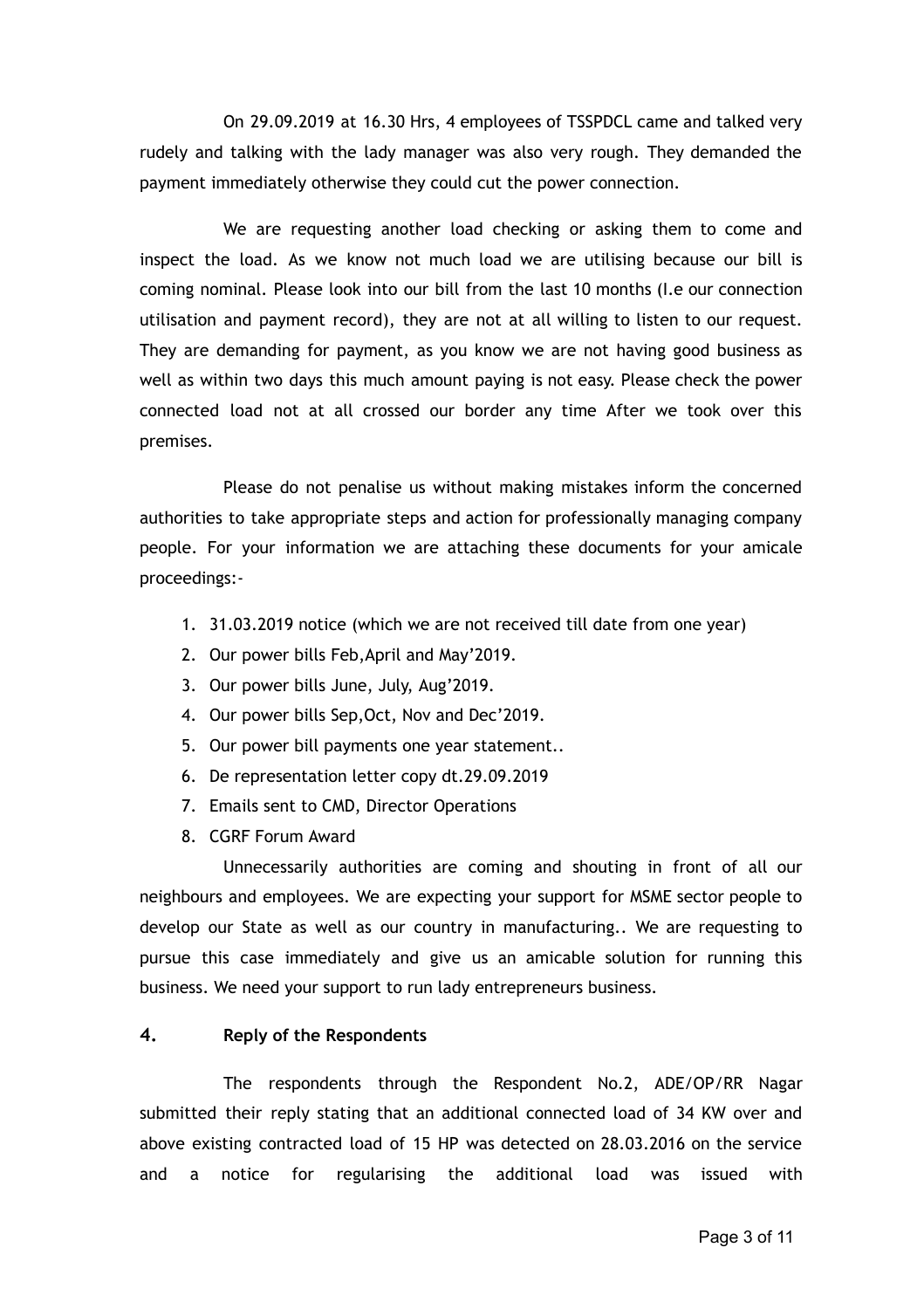case No. DPE/HYN/786/16 vide Lr.No.ADE/OP/BLNR/D-XVI/C-VI/D.No.2449/16 dt.31.03.2016 for an amount of Rs 30,600/- towards development charges and Rs 17,000/- towards security deposit.

The consumer has paid the said amount in two installments Rs 27,000/- on 04.05.2018 vide PR No.1612621791 and again Rs 20,600/- on 25.05.2018 vide PR No. 1612625612 in acceptance of the additional load.

The sanctioned contracted load of the service was therefore enhanced to 49HP from 15HP in the month of Sep'2019 and the difference minimum charges applicable in category III were raised from the date of detection of the additional load as follows:-

| Sl.No.           | <b>Tariff</b>           | No.of Months | Rate  | Load | Charges     |
|------------------|-------------------------|--------------|-------|------|-------------|
|                  | Tariff upto 30.06.20 2  |              | 39.75 | 34   | Rs 2703/-   |
| $\overline{2}$ . | Tariff from 01.07.20 40 |              | 45.0  | 34   | Rs 61,200/- |
| Total            |                         |              |       |      | Rs 63,903/- |

The consumer was requested to arrange for payment of the said charges raised for which the consumer took objection stating that they have purchased the said property only in Sep,2018 and they were not there at the time of booking of the additional load case.

In connection with the consumers claim that they were not the occupants/beneficiary at the time of detection of the additional load it is to submit that the change of ownership of the premises was not informed and also no application for reduction of load was received from the consumer.

That the consumer is availing a contracted load of 49 HP on the service but raised only after the raising of the minimum charges applicable instead of applying for reduction of the contracted load if they did not require a contracted load of 49 HP.

Even if the present occupant has purchased and occupied the premises only after Sep'2018 it is pertinent to observe that they are paying the CC bills regularly in which the contracted load of the service is available printed.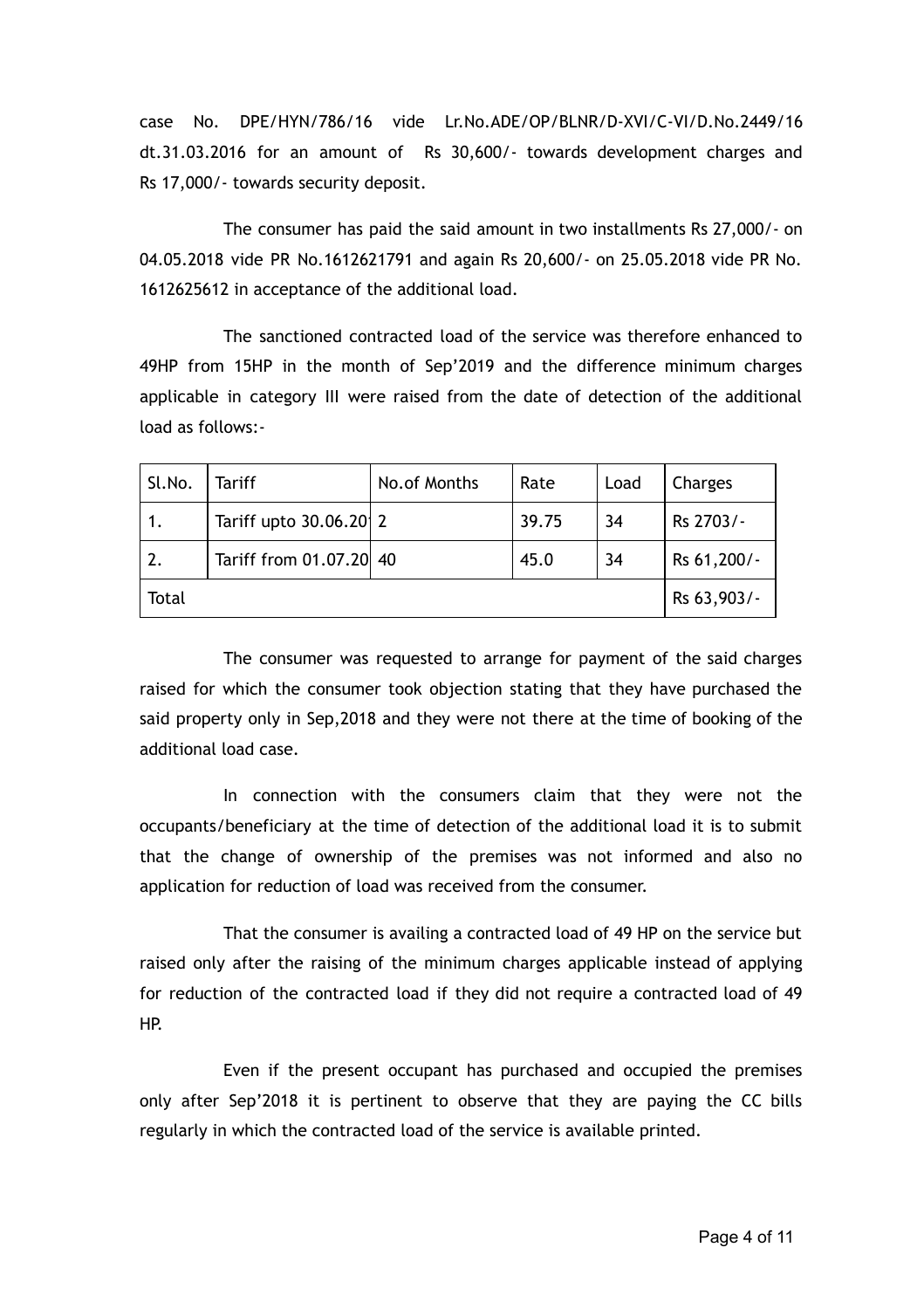The Appellant has approached the CGRF on the fixed charges raised and upon hearing the case the CGRF in CG No. 466/2019-20 has directed to limit the fixed charges only to a period of three years from the date of inspection of the service as per the limitation under Electricity Act. Accordingly, approval/necessary instruction was requested from the higher authorities of the TSSPDCL for revision of the fixed charges raised as per the order of the CGRF, which is awaited.

### **5. Rejoinder of the Appellant**

The Appellant through rejoinder reiterated what she has stated in the Appeal and further argued on the reply given by the Respondents as follows:-

**Point No.6:-**That the consumer is availing a contracted load of 49 HP on the service but raised only after the raising of the minimum charges applicable instead of applying for reduction of the contracted load if they did not require a contracted load of 49 HP.

This is a very objectionable point, we are submitting our bill copies from 08.02.2019 to 08.09.2019, they clearly mentioned contracted load is 15 HP, we are not at all using full load which is mentioned and wee have changed our meter location that time also some service personal attended not at all informed uas you have been contracted for 49 HP load, after we contacted cCGRF on 03.10.2019, company raised our connecting load to 49 HP in the bill dt.14.10.2019.

**Point No.7:-** Even if the present occupant has purchased and occupied the premises only after Sep'2018 it is pertinent to observe that they are paying the CC bills regularly in which the contracted load of the service is available printed.

This is a very objectionable point, we are submitting our bill copies from 08.02.2019 to 08.09.2019, they clearly mentioned contracted load is 15 HP, we are not at all using full load which is mentioned and we have changed our meter location that time also some service personal attended not at all informed uas you have been contracted for 49 HP load.

None of the officials of TSSPDCL has not informed us about this matter after we received the penalty letter, only then we came to know that the connected load of this service is 49 HP.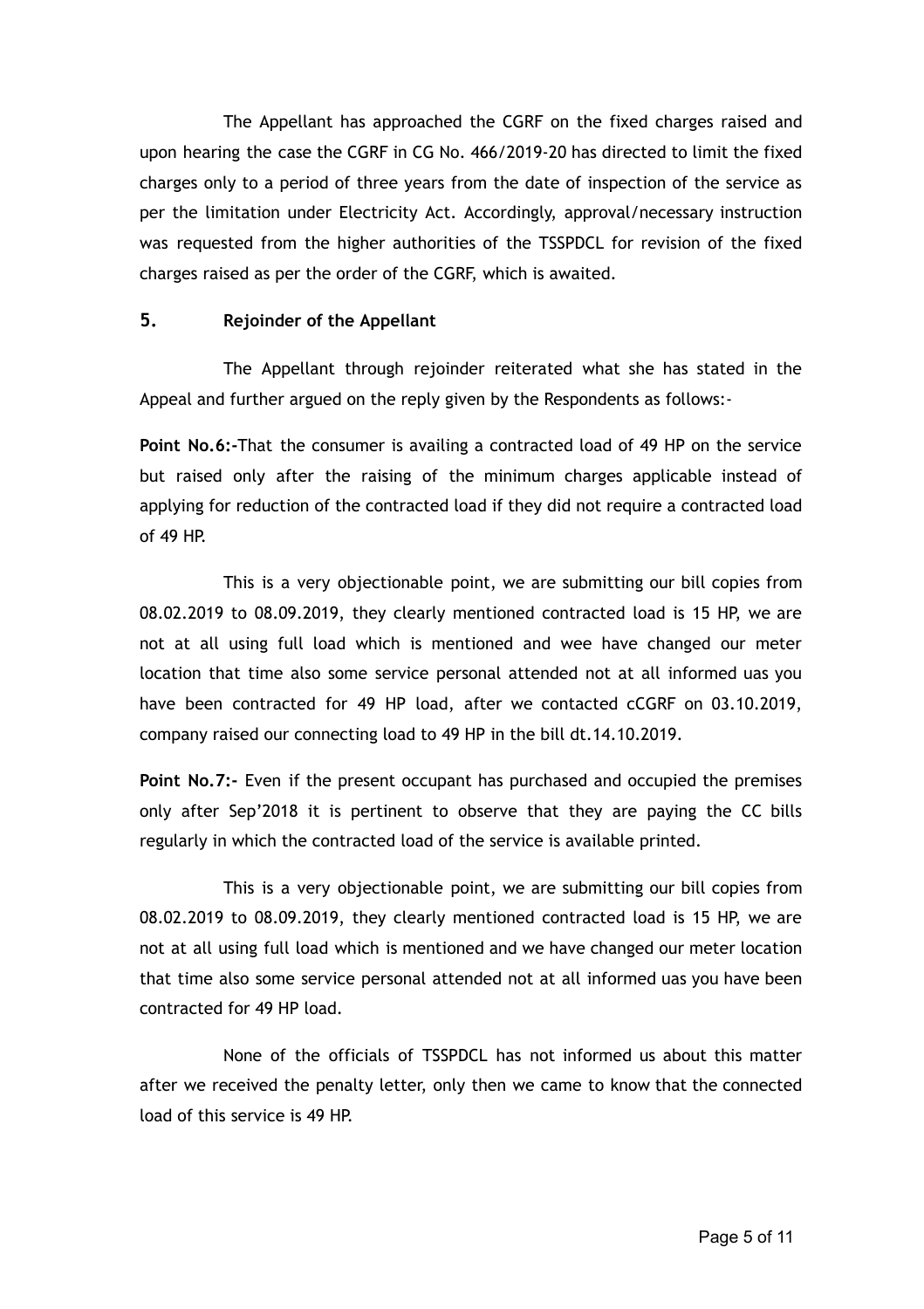Please do not penalise us without making mistakes informing the concerned authorities to take appropriate steps and action for professionally managing company people.

We are agreeing to pay charges for specified increased load without any penalties as well as development charges and also we want to change the name of our service connection in the name of SREEVEN CNC TECHNOLOGIES (P) Ltd.

### **Heard both sides.**

#### **Issues**

- **6.** On the averments of both sides the following issues are framed:-
- 1. Whether the Appellant is entitled for withdrawal of fixed charges on the service connection bearing No. S600 2391 standing in the name of M/s. SVJI Industries which is located in the premises bearing No. 5-36/181, Prashanthi Nagar, Kukatpally belonging to the Appellant and under the use of the Appellant? And
- 2. To what relief?

### **Issue No.1**

**7.** The evidence on record shows that the Appellant Smt. Sandhya Ravindra. M who is the owner of M/s. Sreeven CNC Technologies Pvt. Ltd., situated at premises No. 5-36/181, Prashanthi Nagar, Kukatpally was purchased by her on 05.09.2018 and that the original owner of the said property gave her the total ownership and Mutation Certificate from the Municipal Office for the said premises and as such she could change the single phase connections into her name but failed to get the service connection in question bearing No. S600 2391 standing in the name of M/s. SVJI Industries into her name and that the said connection was issued in the year 2003. She claimed that since the Owner of M/s. SVJI Industries is not residing in Hyderabad and is not coming forward to comply with the proceedings for the name change the said service connection bearing No. S600 2391 could not be changed into her name, but on 26.09.2019 she received a notice from the Respondents demanding her to pay Rs 62,370/- towards the shortfall of fixed charges consequent to the inspection conducted on 28.03.2016 as the same showed excess connected load. She claimed that the said notice did not give any details for arriving at the said amount.She later learned that prior to her purchase a previous owner paid Rs 27,000/- on 04.05.2018 vide PR No. 1612621791 and again Rs 20,600/- on 25.05.2018 vide PR No. 1612625612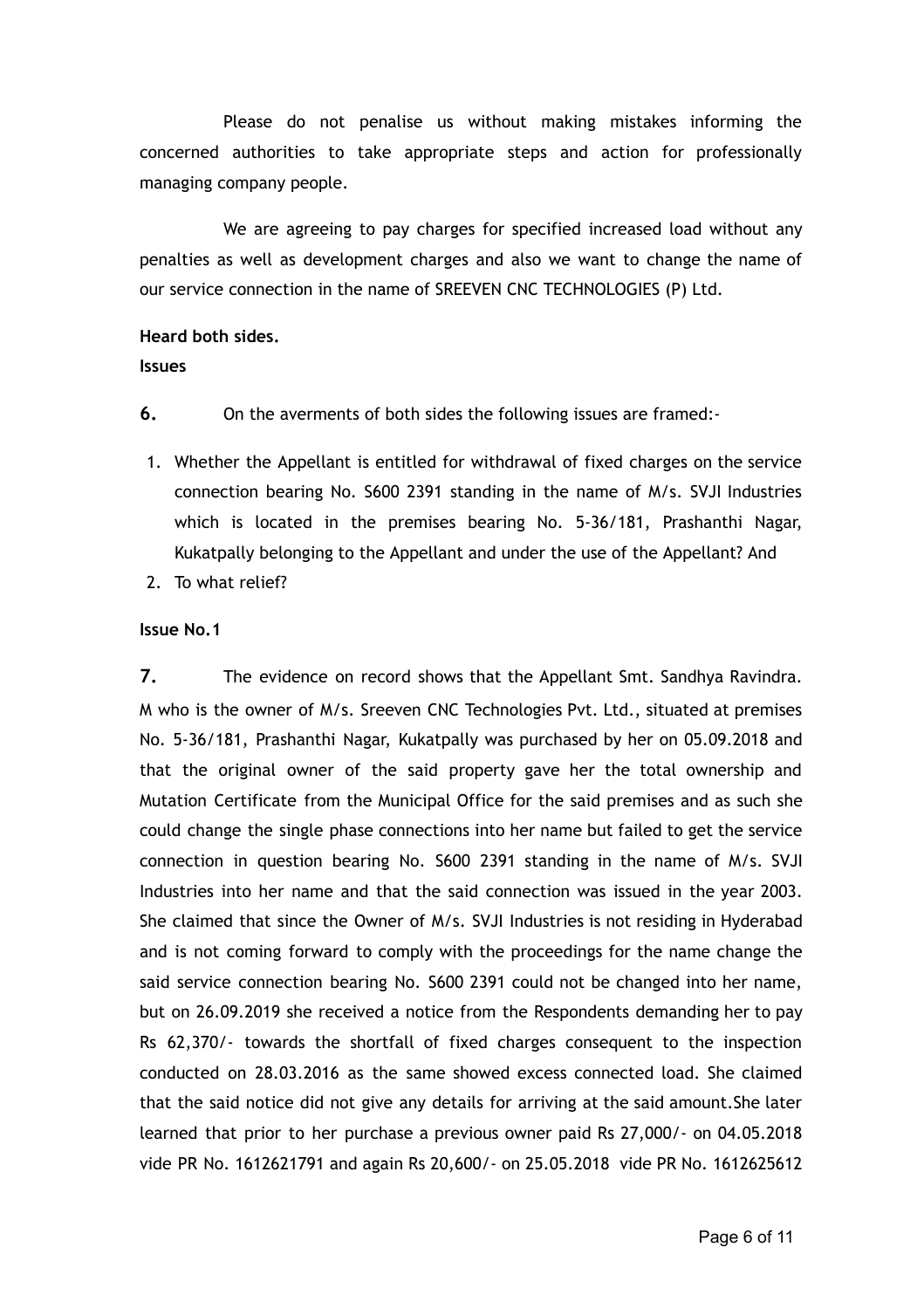totalling to Rs 47,600/- in view of the excess connected load of 34 HP over the contracted load of 15 HP. She stated that she does not know why the said amount was demanded in spite of her paying the bills regularly and the load never crossed the limits since they have purchased the premises. She also claimed that the Respondents not only penalised her for no fault of her but have also threatened to disconnect the service connection in spite of her submitting the following documents:-

- 1. 31.03.2019 notice (which we are not received till date from one year)
- 2. CC bills Feb,April and May'2019.
- 3. CC bills June, July, Aug'2019.
- 4. CC bills Sep,Oct, Nov and Dec'2019.
- 5. bill payments one year statement.
- 6. DE representation letter copy dt.29.09.2019
- 7. Emails sent to CMD, Director Operations
- 8. CGRF Forum Award

**8.** The Respondents on the other hand contended that the service connection No. S600 2391 was originally given a load of 15 HP, but the said service connection was using an excess of 34 HP over the Contracted Load of 15 HP thus totalling to 49 HP and the same has been detected on 28.03.2016 as such a notice vide Lr.No. ADE/OP/BLNR/DXVI/C-VI/D.No.2449/16 dt.31.03.2016 asking to regularise the excess connected load by paying Rs 30,600/- towards Developmental Charges and Rs 17,000/- towards Security Deposit and the said amount was paid in two installments accepting the excess of contracted load Rs 27,000/- was paid on 04.05.2018 vide PR No. 1612621791 and Rs 20,600/- on 25.05.2018 vide PR No. 1612625612. Hence the said load was regularised in the month of Sep'2019, as such the difference of the levy of fixed charges applicable under Category III was raised from the date off detection of excess load as follows:-

| SI.No.           | <b>Tariff</b>          | No.of Months   Rate |       | Load | <b>Charges</b> |
|------------------|------------------------|---------------------|-------|------|----------------|
|                  | Tariff upto 30.06.2016 |                     | 39.75 | 34   | Rs 2703/-      |
| $\overline{2}$ . | Tariff from 01.07.2016 | 40                  | 45.0  | 34   | Rs 61,200/-    |
| Total            |                        |                     |       |      | Rs 63,903/-    |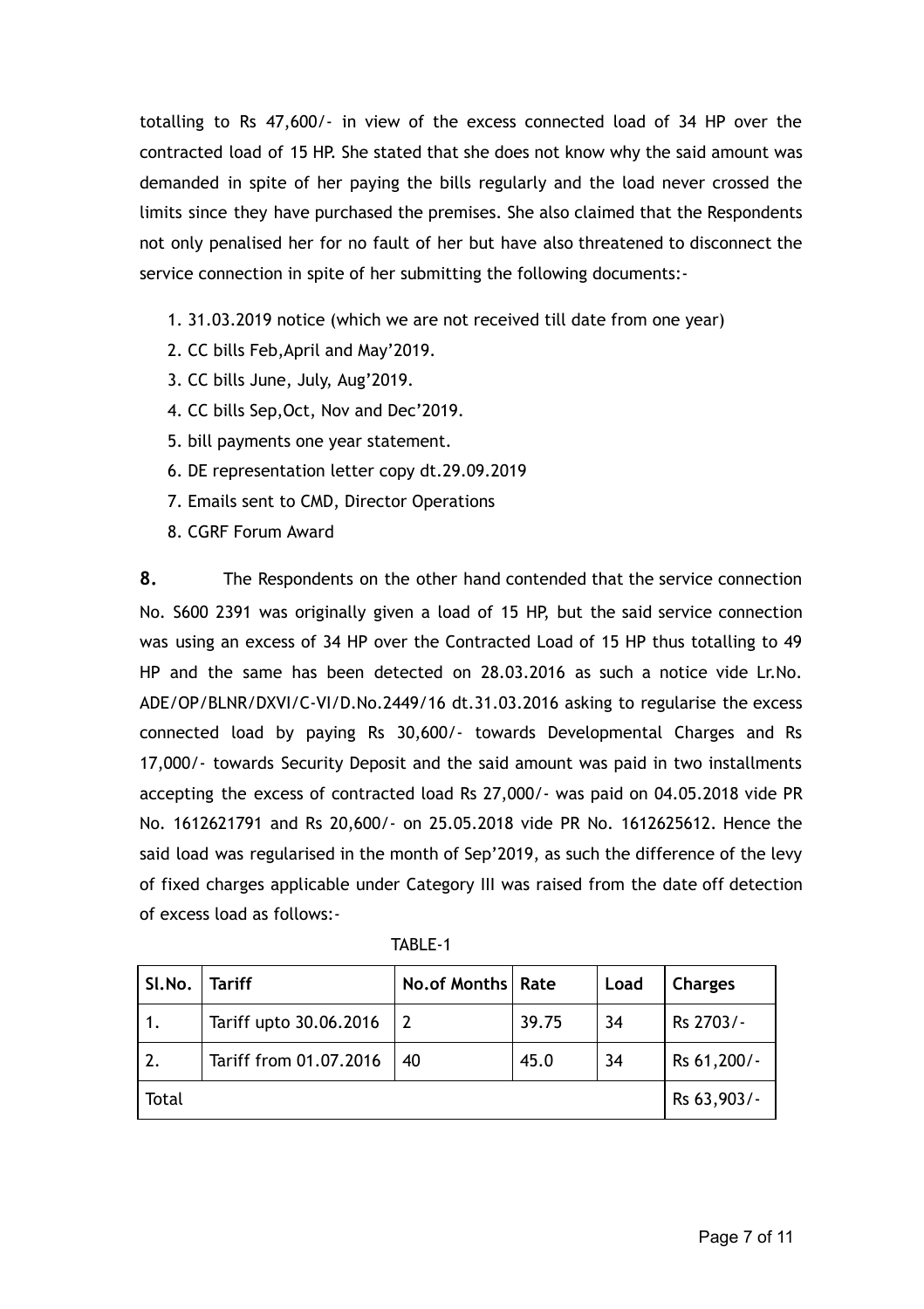The same was communicated to the consumer for payment to which the Appellant opposed stating that they were not present at the time of booking of Case towards excess connected load. That the Appellant is beneficiary to the total load of 49 HP, they ought to have informed the Respondents before taking up the premises and neither have placed any request on reduction of load. That they have objected only after raising the shortfall amount towards fixed charges. Though they are utilising the supply after Sep'2018, it is pertinent to note that the contracted load of 49 HP was clearly shown in the monthly bills which they are regularly paying. The CGRF disposed of the Appeal in CG No.466/2019-20 directing to limit the levy of fixed charges limiting to three years only as per the limitation under the Electricity Act'2003. The compliance of the CGRF order is pending for approval from the higher authorities.

**9.** The Appellant submitted her rejoinder to the written submissions of the Respondents against the claim of the Respondent reiterating the same submissions of the main appeal and further added on the claim of the Respondent that she raised objection only after raising the shortfall amount not applied for reduction of contracted load, that from 08.02.2019 to 08.09.2019 contracted load was 15 HP in the monthly bills, that while shifting the meter also the employees have not informed her about the contracted load of 49 HP, that after their complaint in the CGRF on dt.03.10.2019, the Respondents raised the contracted load of 49 HP in the bill dt. 14.10.2019.

That they are not utilizing the full load of 49 HP and not aware of the total contracted load of 49 HP and they are being penalised without any mistake.

**10.** Upon basis of raising shortfall amount towards fixed charges, the Respondents submitted a circular memo issued by the CGM/Revenue vide Memo.No.CGM(Rev)/GM(R)/SAO(R)/AO(R)/AAO(R)/JAO(R)/D.No.269/19 dt.24.10.2019, which is reproduced here under:-

*" In continuation to the instructions issued earlier, it is to inform that all the Superintending Engineers, Operation Circles are instructed to issue suitable instructions to all the field officers/AAOs ERO to regularise the unauthorised loads immediately where the 100% payments are already received and to raise the shortfall demand towards fixed charges and energy charges KVAh units for the period billing from the date of inspection to date of regularisation of unauthorised loads. It*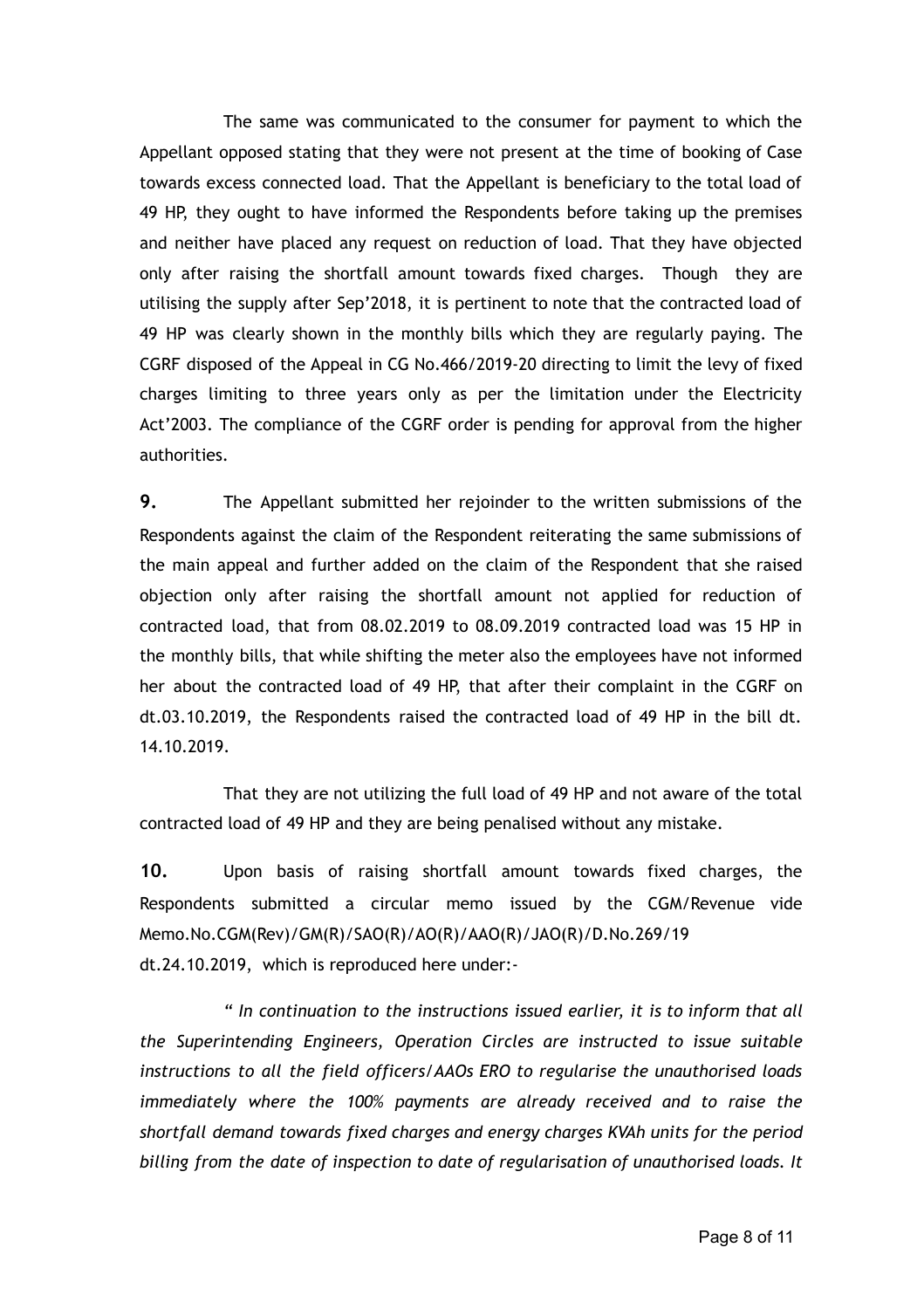*was also instructed to submit a compliance report to the Corporate Office to appraise the same to Management regarding progress but no compliance report received so far.*

*Hence, all the Superintending Engineers, Operations Circles are requested to instruct the concerned AAOs/ERO to regularise the unauthorised loads and to raise the shortfall amounts immediately and also submit the compliance/progress immediately.*

Based on the above instructions, shortfall demands in terms of fixed charges were raised for the subject service connection to the extent of difference in contracted load from the date of inspection of unauthorised loads.

**11.** A perusal of the rival contentions of the Appellant and the Respondents shows that excess connected load of 34 HP was detected on 28.03.2016 against the service connection No. S6002391, in the name of SVJI industries,(5-5-35/130/A) 5-36/181, Prashanthi Nagar I.E. Kukatpally, LT Category IIIA. The demand was raised towards Development charges and security deposit, subsequently the Appellant paid the total amount raised of Rs 47,600/- in two installments as on 25.05.2018. The Appellant Smt. Myla Sandhya Ravindra, W/o. Myla Ravindra Babu, purchased the said premises on 05.09.2018, started a small MSME lady entrepreneur company in the name and style of M/s. Sreeven CNC Technologies Pvt. Ltd. The service connection is in the name of SVJI industries. There was no issue or dispute in regard to electricity dues at the time of purchase by the Appellant, later a circular was issued by CGM(Revenue)videMemo.No.CGM(Rev)/GM(R)/SAO(R)/AO(R)/AAO(R)/JAO(R)/

D.No.269/19 dt.24.10.2019, wherein it was directed to raise the shortfall demand towards fixed charges from the date of inspection to the date of regularisation of unauthorised loads. The circular issued is tenable which was legitimate concurrence of Tariff Orders issued by the Hon'ble Commission, which mandates levy of fixed charges for the industrial consumer given at table I supra. Here the Respondents after receiving the payments towards excess connected load ought to have regularised the excess load in the billing data which was not incorporated. The tariff rates are applicable in two parts one for the energy consumed and other for the contracted load in terms of fixed charges. The officials did not regularise the load soon after the receipts of the payments, which was eventually regularised in Sep'2019. In view of this negligence the applicable fixed charges against the excess load of 34 HP was not reflected in the monthly bills. Now assessing the shortfall, the Respondents added the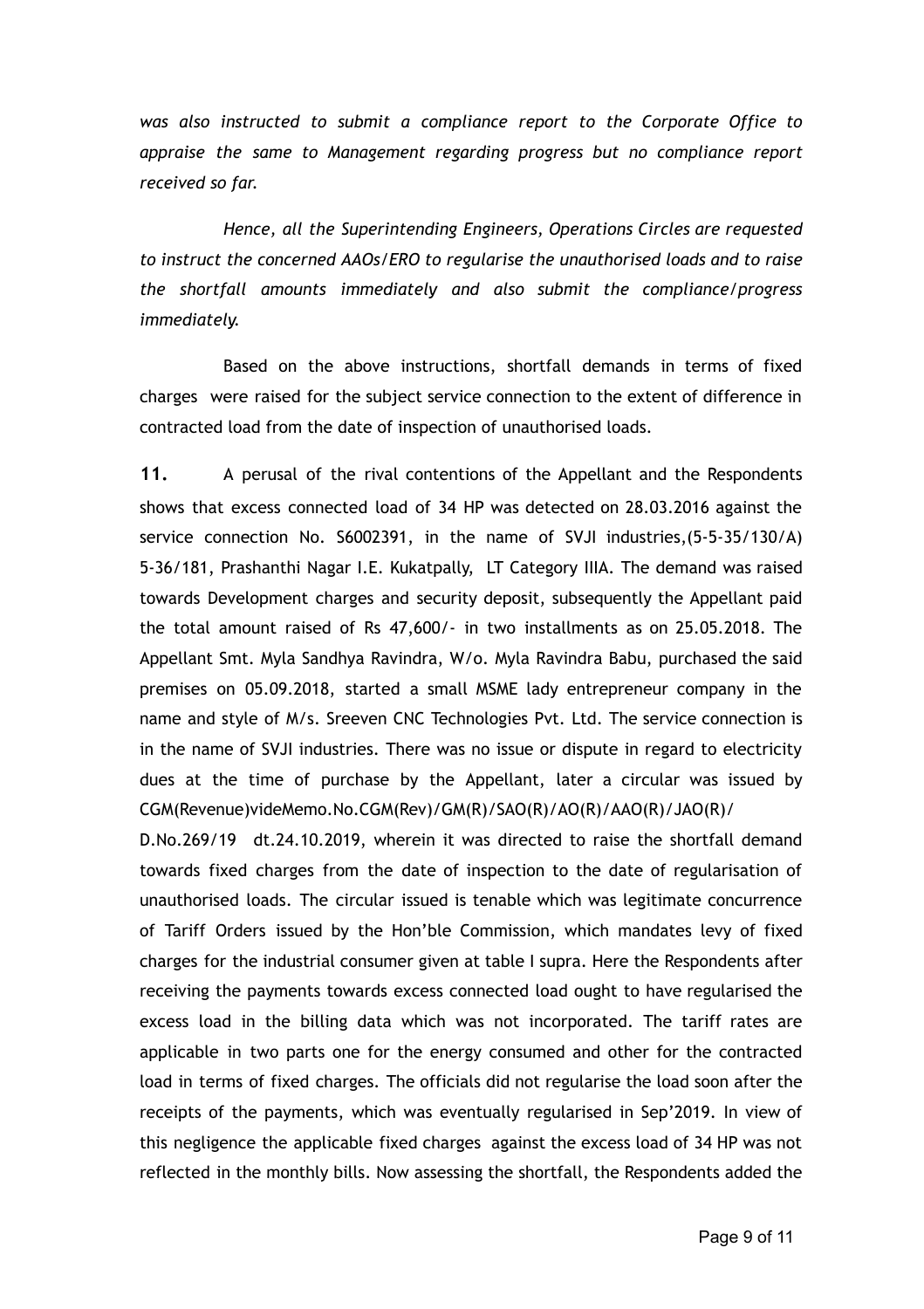accrued amount of fixed charges Rs 63,903/- from the date of inspection against the subject service connection at once in the month of September'2019. The Appellant pleaded innocence on this and argued on the fact that the previous owner had utilised the load to the extent of 49 HP and he shall be responsible to pay such amount. On the other hand the Respondents held that though she has taken over the property after the date of case booked towards excess connected load, but she had liberty to avail load of 49 HP and if she has less connected load she could have opted for reduction of load, which she has not applied and hence the total load of 49 HP was readily available to avail and consequent fixed charges on the contracted load is to be paid by the Appellant.

**12.** Here the electricity service connection SC No. S6002391 is registered in the name of M/s. SVJI Industries and relevant agreement is between M/s. SVJI Industries and the Licensee. The service connection is not transferred in the name of the Appellant. In the present scenario the liabilities of the M/s. SVJI Industries in terms of electricity dues remains to be paid. The tariff Rates are governed by the Tariff Orders issued by the Hon'ble Commission from time to time, which mandates payment of Fixed charges levied in the monthly CC bills as per the Tariff rates applicable. In the event of Contracted load 49HP, the Fixed charges are liable to be paid as per the Tariff Orders.There are no provisions for withdrawal of fixed charges. However, keeping view of the negligence on the part of the officials in not regularising the loads in time causing the present dispute, the CGRF, in CG No. 466/2019-20 dt.30.11.2019, applying the general law of limitation under the Limitation Act,1963 restricted the period of assessment to three years. The Appellant is liable to pay the balance amount of the fixed charges on the difference of load i.e, 34HP for three years prior to 21.09.2019. Hence accordingly decides this issue.

### **Issue No.2**

**13.** In the result, the Appeal is accordingly disposed.

TYPED BY Office Executive cum Computer Operator, Corrected, Signed and Pronounced by me on this, the 14th day of February'2020.

**Sd/-**

**Vidyut Ombudsman**